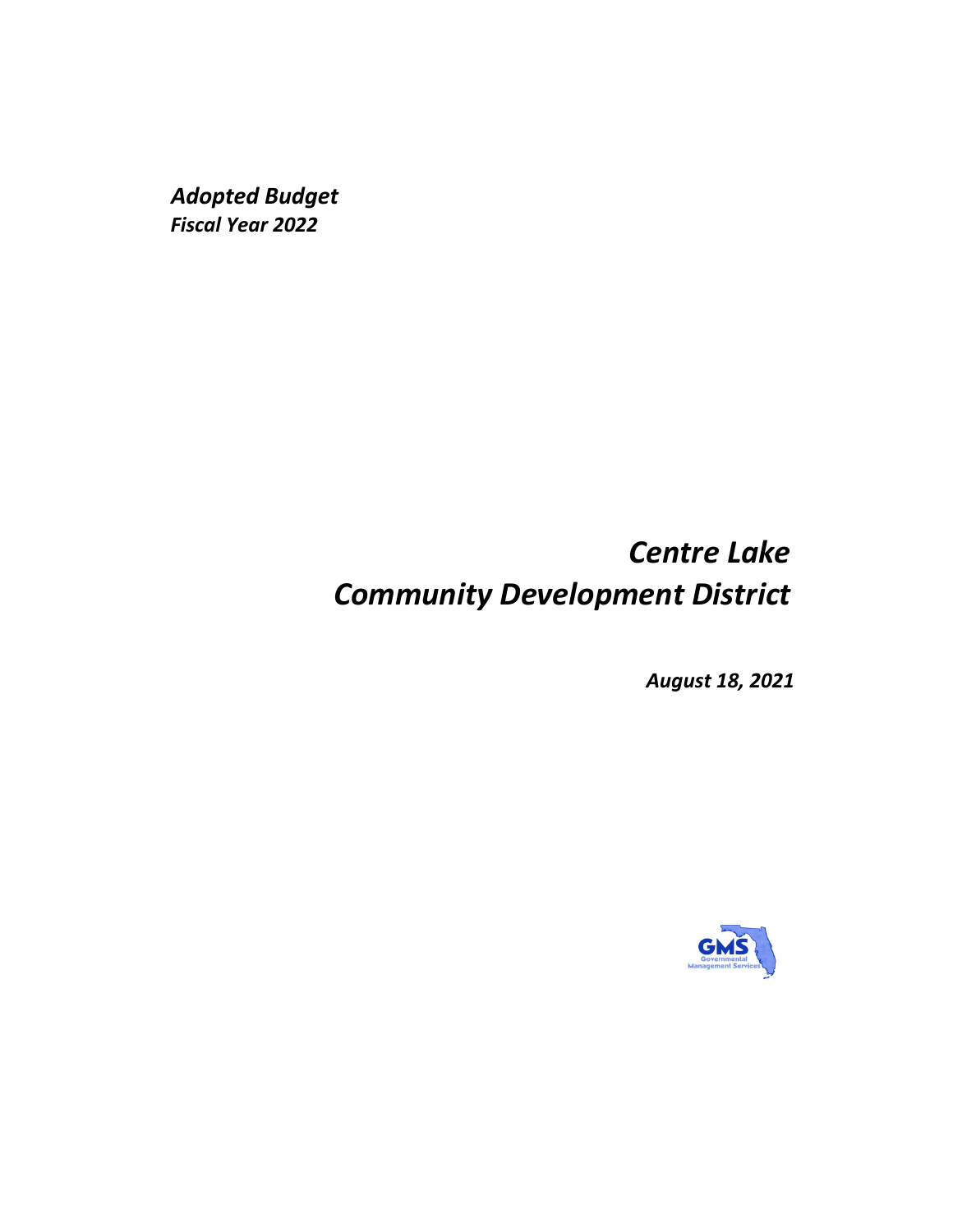## **Centre Lake**

**Community Development District**

### *TABLE OF CONTENTS*

| General Fund            |          |
|-------------------------|----------|
| <b>Budget</b>           | Page 1   |
| <b>Budget Narrative</b> | Page 2-3 |
| Debt Service Fund       |          |
| <b>Budget</b>           | Page 4   |
| Amortization Schedule   | Page 5   |
|                         |          |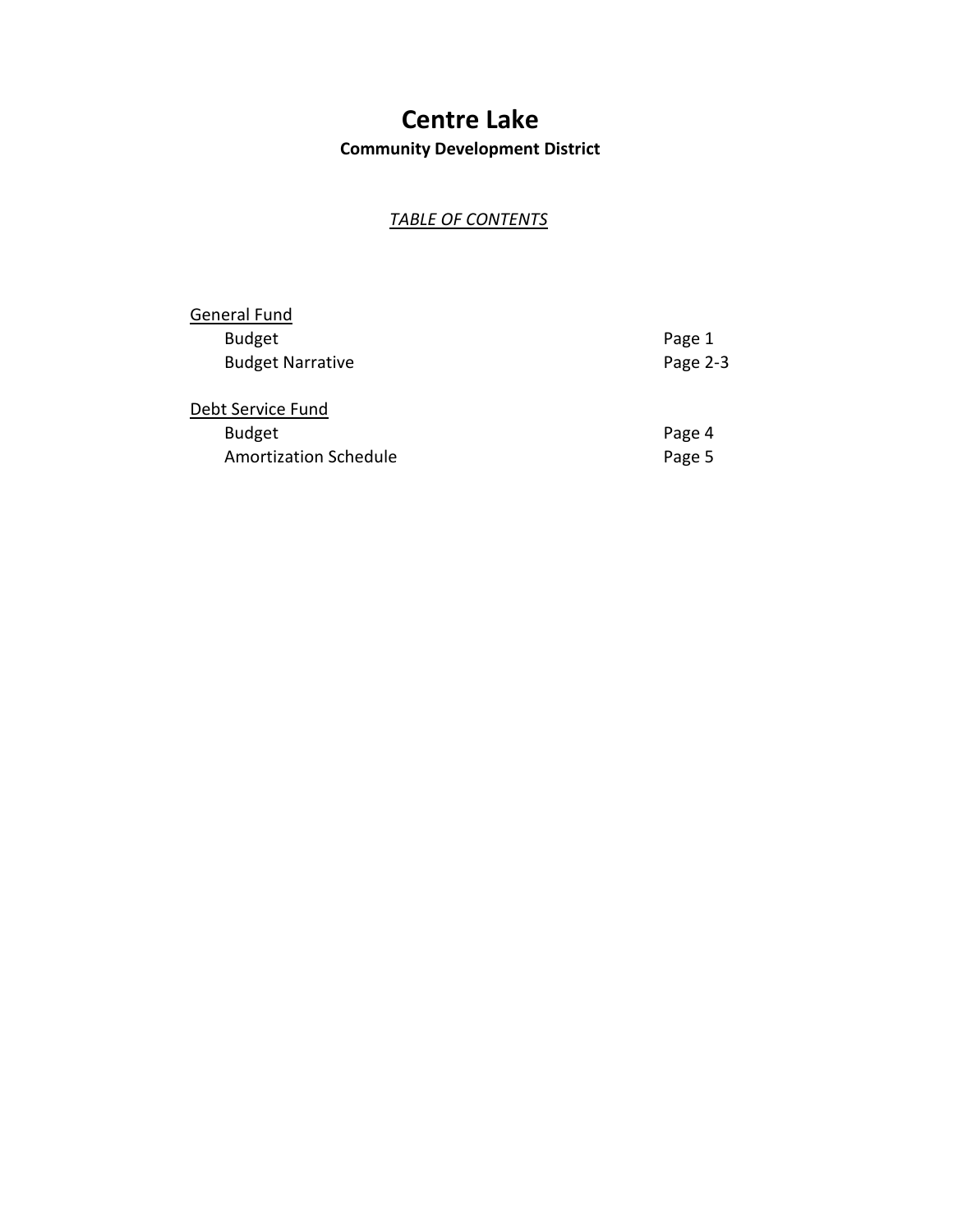### **Centre Lake**

**Community Development District Community Development District Community Development District Community Development District Community Development District Community Development District Community Development District Comm** 

| <b>Description</b>             | Adopted<br><b>Budget</b><br>FY 2021 | <b>Actual</b><br><b>Thru</b><br>7/31/2021 | Projected<br>Next<br>2 Months | <b>Total</b><br>Projected<br>9/30/2021 | Adopted<br><b>Budget</b><br>FY 2022 |
|--------------------------------|-------------------------------------|-------------------------------------------|-------------------------------|----------------------------------------|-------------------------------------|
| <b>Revenues</b>                |                                     |                                           |                               |                                        |                                     |
| <b>Maintenance Assessments</b> | \$241,000                           | \$242,860                                 | \$0                           | \$242,860                              | \$241,000                           |
| <b>TOTAL REVENUES</b>          | \$241,000                           | \$242,860                                 | \$0                           | \$242,860                              | \$241,000                           |
| <b>Expenditures</b>            |                                     |                                           |                               |                                        |                                     |
| Administrative                 |                                     |                                           |                               |                                        |                                     |
| <b>Engineering Fees</b>        | \$4,500                             | \$8,441                                   | \$1,407                       | \$9,848                                | \$6,000                             |
| Arbitrage                      | \$2,750                             | \$0                                       | \$0                           | \$0                                    | \$2,750                             |
| <b>Dissemination Agent</b>     | \$5,000                             | \$4,167                                   | \$833                         | \$5,000                                | \$2,500                             |
| Assessment Roll                | \$0                                 | \$0                                       | \$0                           | \$0                                    | \$5,000                             |
| <b>Attorney Fees</b>           | \$10,000                            | \$22,235                                  | \$2,000                       | \$24,235                               | \$12,000                            |
| <b>Annual Audit</b>            | \$3,500                             | \$3,500                                   | \$0                           | \$3,500                                | \$3,500                             |
| <b>Trustee Fees</b>            | \$3,250                             | \$3,250                                   | \$0                           | \$3,250                                | \$3,250                             |
| <b>Management Fees</b>         | \$33,372                            | \$27,810                                  | \$5,562                       | \$33,372                               | \$33,372                            |
| <b>Computer Time</b>           | \$1,000                             | \$833                                     | \$167                         | \$1,000                                | \$1,000                             |
| <b>Website Compliance</b>      | \$1,000                             | \$833                                     | \$167                         | \$1,000                                | \$1,000                             |
| Telephone                      | \$40                                | \$0                                       | \$10                          | \$10                                   | \$40                                |
| Postage                        | \$200                               | \$213                                     | \$36                          | \$249                                  | \$200                               |
| Printing & Binding             | \$300                               | \$361                                     | \$60                          | \$421                                  | \$300                               |
| Insurance                      | \$6,205                             | \$5,920                                   | \$0                           | \$5,920                                | \$6,520                             |
| <b>Legal Advertising</b>       | \$500                               | \$591                                     | \$200                         | \$791                                  | \$700                               |
| <b>Other Current Charges</b>   | \$450                               | \$307                                     | \$51                          | \$358                                  | \$450                               |
| Office Supplies                | \$90                                | \$0                                       | \$25                          | \$25                                   | \$90                                |
| Dues, Licenses & Subscription  | \$175                               | \$175                                     | \$0                           | \$175                                  | \$175                               |
| TOTAL ADMINISTRATIVE           | \$72,332                            | \$78,636                                  | \$10,517                      | \$89,153                               | \$78,847                            |
| Field                          |                                     |                                           |                               |                                        |                                     |
| <b>Field Management</b>        | \$12,000                            | \$10,000                                  | \$2,000                       | \$12,000                               | \$12,000                            |
| Landscape Maintenance          | \$65,000                            | \$55,995                                  | \$9,005                       | \$65,000                               | \$65,000                            |
| Plant Replacement              | \$8,000                             | \$0                                       | \$1,333                       | \$1,333                                | \$5,000                             |
| <b>General Repairs</b>         | \$12,000                            | \$1,775                                   | \$2,000                       | \$3,775                                | \$15,000                            |
| Lake Maintenance               | \$14,400                            | \$21,275                                  | \$2,400                       | \$23,675                               | \$14,400                            |
|                                |                                     |                                           |                               |                                        |                                     |
| Midge Control                  | \$28,553                            | \$14,000                                  | \$7,000                       | \$21,000                               | \$28,553                            |
| Lake Debris Removal            | \$2,000                             | \$0                                       | \$333                         | \$333                                  | \$2,000                             |
| <b>Holiday Decorations</b>     | \$5,000                             | \$0                                       | \$5,000                       | \$5,000                                | \$5,000                             |
| Sidewalk Maintenance           | \$5,000                             | \$0                                       | \$833                         | \$833                                  | \$5,000                             |
| Contingency                    | \$16,715                            | \$9,760                                   | \$1,627                       | \$11,387                               | \$3,000                             |
| Fountain Maintenance           | \$0                                 | \$1,269                                   | \$1,000                       | \$2,269                                | \$7,200                             |
| <b>TOTAL FIELD</b>             | \$168,668                           | \$114,074                                 | \$32,531                      | \$146,606                              | \$162,153                           |
| <b>TOTAL EXPENDITURES</b>      | \$241,000                           | \$192,710                                 | \$43,049                      | \$235,759                              | \$241,000                           |
| <b>FUND BALANCE</b>            | \$0                                 | \$50,150                                  | (\$43,049)                    | \$7,101                                | \$0                                 |

| Per Unit  | Total       |  |
|-----------|-------------|--|
| \$526.32  | \$253,684   |  |
| $-526.32$ | ( \$12,684) |  |
| \$500.00  | \$241,000   |  |
| 482       |             |  |
|           |             |  |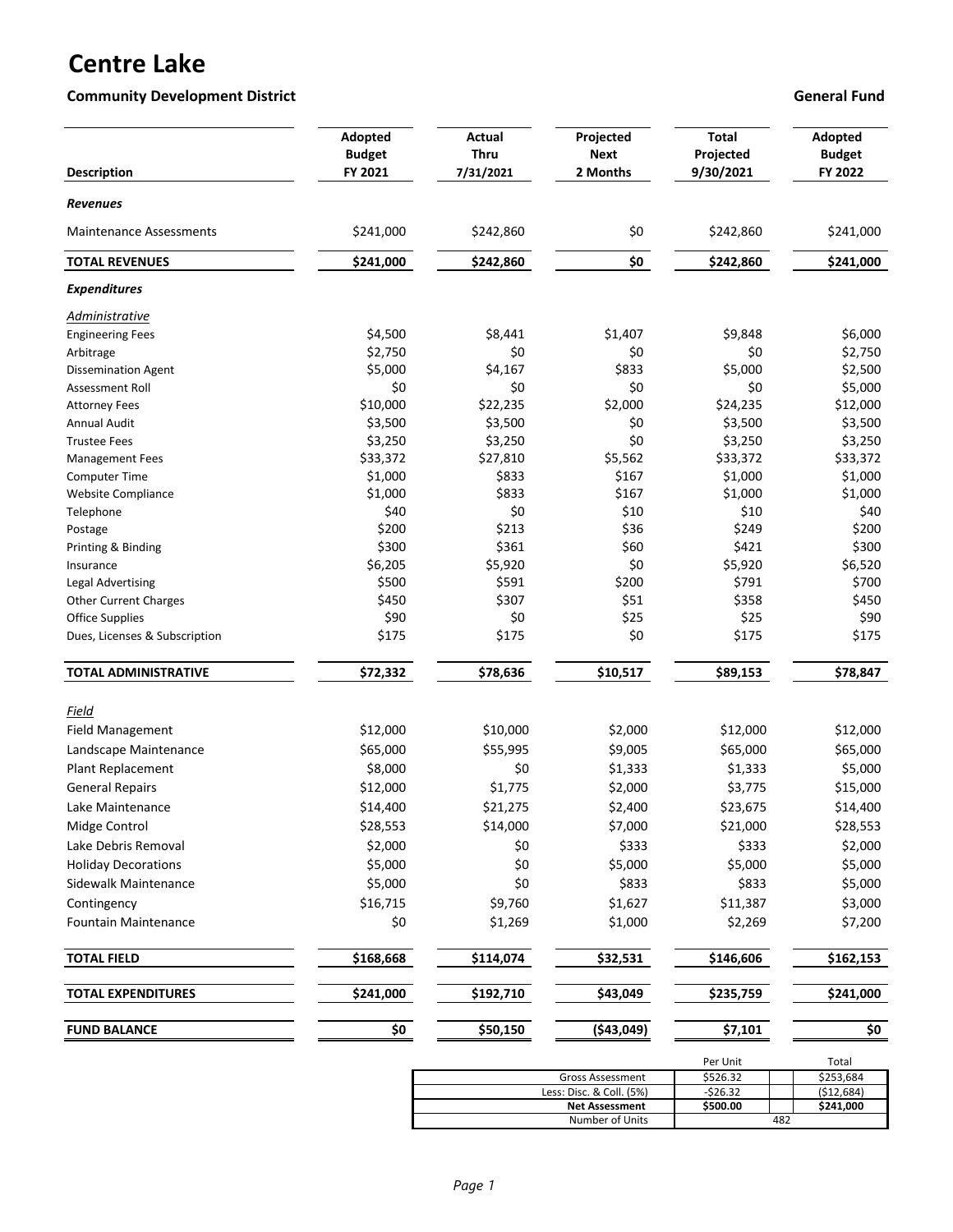### **Centre Lake Community Development District**

#### **REVENUES:**

#### **Assessments**

The District will levy a Maintenance Assessment on all assessable property within the District.

#### **EXPENDITURES:**

#### **Administrative:**

#### **Engineering Fees**

The District's engineer will be providing general engineering services to the District, i.e. attendance and preparation for monthly board meetings, review invoices, etc.

**\_\_\_**

 $\mathcal{L}_\mathcal{L} = \{ \mathcal{L}_\mathcal{L} = \{ \mathcal{L}_\mathcal{L} = \{ \mathcal{L}_\mathcal{L} = \{ \mathcal{L}_\mathcal{L} = \{ \mathcal{L}_\mathcal{L} = \{ \mathcal{L}_\mathcal{L} = \{ \mathcal{L}_\mathcal{L} = \{ \mathcal{L}_\mathcal{L} = \{ \mathcal{L}_\mathcal{L} = \{ \mathcal{L}_\mathcal{L} = \{ \mathcal{L}_\mathcal{L} = \{ \mathcal{L}_\mathcal{L} = \{ \mathcal{L}_\mathcal{L} = \{ \mathcal{L}_\mathcal{$ 

#### **Arbitrage Rebate Calculation**

The District is required to annually have an arbitrage rebate calculation on the District's Series 2016 Special Assessment Bonds. The District will contract with an independent certified public accounting firm to calculate the rebate liability and submit a report to the District.

#### **Dissemination Agent**

The District is required by the Security and Exchange Commission to comply with Rule 15(c)(2)-12(b)(5), which relates to additional reporting requirements for un-rated bond issues.

#### **Attorney Fees**

The District's legal counsel will be providing general legal services to the District, i.e. attendance and preparation for monthly meetings, review operating & maintenance contracts, resolutions etc.

#### **Annual Audit**

The District is required annually to conduct an audit of its financial records by an Independent Certified Public Accounting Firm. Per Section 218.39 of the Florida Statues, each special district with total revenues or expenditures in excess of \$100,000 OR any special district with revenue or expenses between \$50,000 and \$100,000 that has not been subject to a financial audit in the 2 preceding fiscal years must perform an independent annual audit.

#### **Trustee Fees**

The District issued Series 2016 Special Assessment Bonds which are held with a Trustee at Zions Bank. The amount of the trustee fees budgeted is based on the agreement between Zions Bank and the District.

#### **Management Fees**

The District receives Management, Accounting and Administrative services as part of a Management Agreement with Governmental Management Services, LLC.

#### **Computer Time**

The District processes all of its financial activities, i.e. accounts payable, financial statements, etc. on a main frame computer leased by Governmental Management Services – South Florida, LLC.

#### **Website Compliance**

Per Section 189.069 F.S, all Districts must have a website by October 1, 2015 to provide detailed information on the CDD as well as links to useful websites regarding Compliance issues. This website will be maintained by GMS-SF, LLC and updated as required by the Statute.

#### **Telephone**

Telephone and fax machine.

#### **Postage**

Mailing of agenda packages, overnight deliveries, correspondence, etc.

#### **Printing & Binding**

Printing and Binding agenda packages for board meetings, printing of computerized checks, stationary, envelopes etc.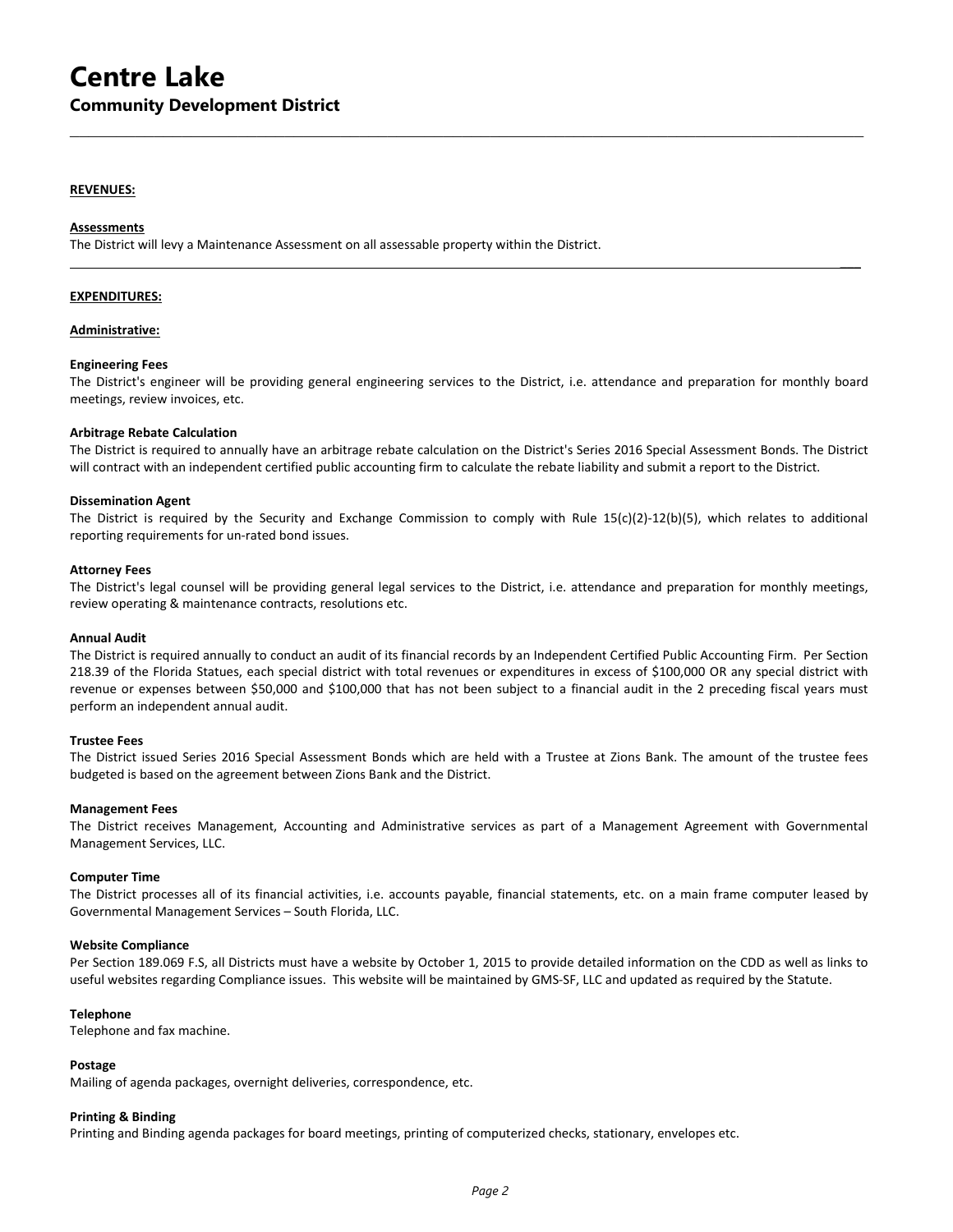### **Centre Lake Community Development District**

#### **Administrative: (continued)**

#### **Insurance**

The District's General Liability & Public Officials Liability Insurance policy is with a qualified entity that specializes in providing insurance coverage to governmental agencies. The amount is based upon similar Community Development Districts.

 $\mathcal{L}_\mathcal{L} = \{ \mathcal{L}_\mathcal{L} = \{ \mathcal{L}_\mathcal{L} = \{ \mathcal{L}_\mathcal{L} = \{ \mathcal{L}_\mathcal{L} = \{ \mathcal{L}_\mathcal{L} = \{ \mathcal{L}_\mathcal{L} = \{ \mathcal{L}_\mathcal{L} = \{ \mathcal{L}_\mathcal{L} = \{ \mathcal{L}_\mathcal{L} = \{ \mathcal{L}_\mathcal{L} = \{ \mathcal{L}_\mathcal{L} = \{ \mathcal{L}_\mathcal{L} = \{ \mathcal{L}_\mathcal{L} = \{ \mathcal{L}_\mathcal{$ 

#### **Legal Advertising**

The District is required to advertise various notices for monthly Board meetings, public hearings etc in a newspaper of general circulation.

#### **Other Current Charges**

Bank charges and any other miscellaneous expenses that incurred during the year.

#### **Office Supplies**

Miscellaneous office supplies.

#### **Dues, Licenses & Subscriptions**

The District is required to pay an annual fee to the Department of Economic Opportunity for \$175. This is the only expense under this category for the District.

#### **Field:**

#### **Field Management**

The supervision and on-site management of Centre Lake CDD. The responsibilities include reviewing contracts and other maintenance related items.

#### **Landscape Maintenance**

Common area lawn maintenance. Includes grass cutting and edging, quarterly fertilization, bi-monthly pest control and weed control.

#### **Plant Replacement**

The District will go into contract for the replacement of plants needed along the common areas.

#### **General Repairs**

Includes maintenance and repair work that may come up during the Fiscal Year.

#### **Lake Maintenance**

Includes monthly Lake Management Services for the Lakes in the District.

#### **Midge Control**

The District will hire a company to provide midge management services.

#### **Lake Debris Removal**

Includes monthly cleaning and debris removal of all CDD lakes.

#### **Holiday Decorations**

The District will hire a company to decorate the common grounds for the holidays.

#### **Sidewalk Maintenance**

This line item is the estimated cost for the maintenance of the sidewalks.

#### **Contingency**

Any unscheduled repairs and maintenance that the District should incur during the fiscal year.

#### **Fountain Maintenance**

This is the estimated cost for the maintenance of the fountains within the district.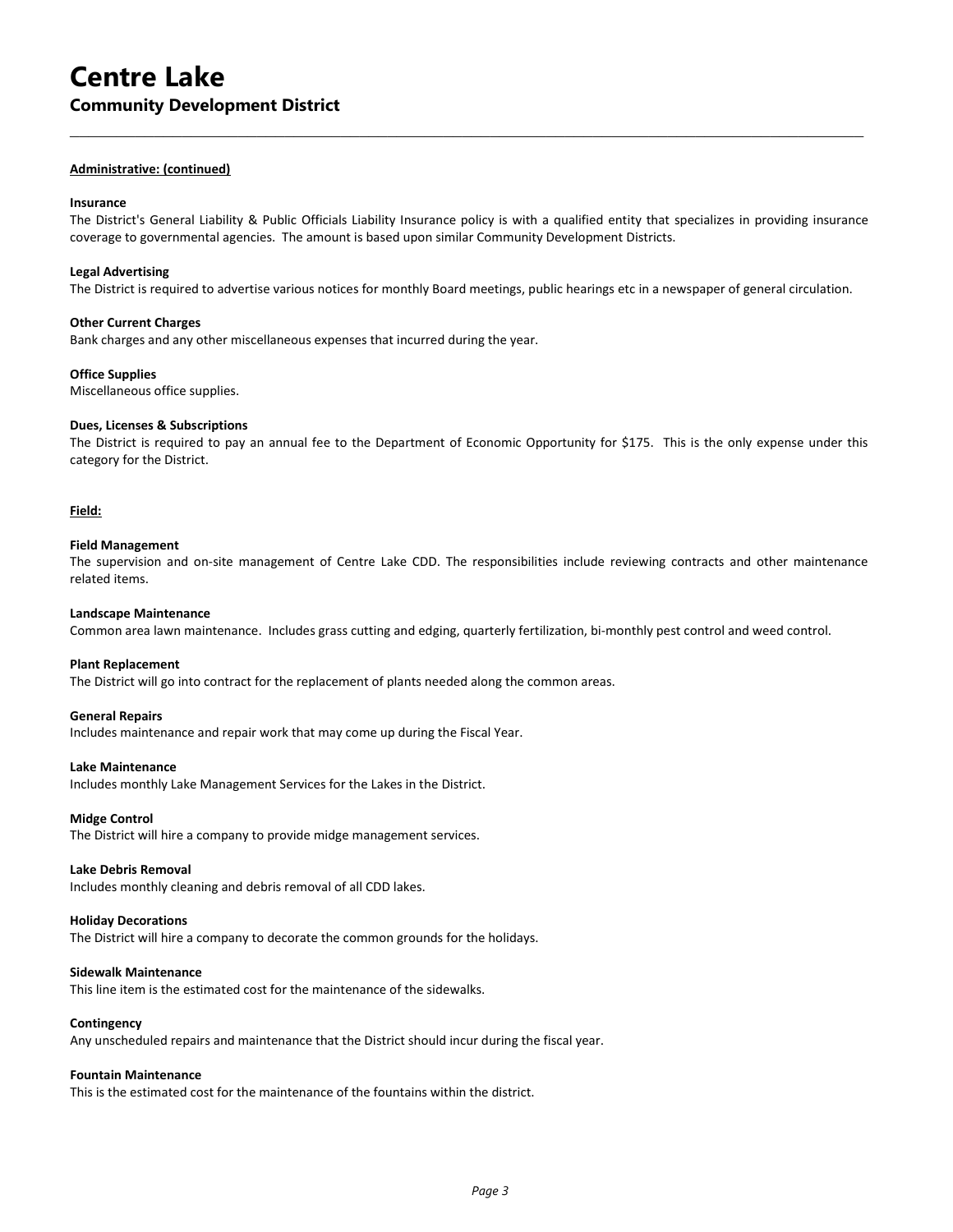### **Centre Lake Debt Service Fund**

#### **Community Development District Series 2016** Series 2016 Special Assessment Bonds

| <b>Description</b>                   | Adopted<br><b>Budget</b><br>FY 2021 | <b>Actual</b><br><b>Thru</b><br>7/31/2021 | Projected<br><b>Next</b><br>2 Months                        | <b>Total</b><br>Projected<br>9/30/2021 | Adopted<br><b>Budget</b><br>FY 2022 |
|--------------------------------------|-------------------------------------|-------------------------------------------|-------------------------------------------------------------|----------------------------------------|-------------------------------------|
| <b>Revenues</b>                      |                                     |                                           |                                                             |                                        |                                     |
| Special Assessments - A Bonds        | \$676,618                           | \$681,726                                 | \$0                                                         | \$681,726                              | \$676,618                           |
| Interest Income                      | \$0                                 | \$78                                      | \$16                                                        | \$94                                   | \$0                                 |
| Carry Forward Surplus <sup>(1)</sup> | \$508,054                           | \$496,777                                 | \$0                                                         | \$496,777                              | \$506,266                           |
| <b>TOTAL REVENUES</b>                | \$1,184,672                         | \$1,178,580                               | \$16                                                        | \$1,178,596                            | \$1,182,884                         |
| <b>Expenditures</b>                  |                                     |                                           |                                                             |                                        |                                     |
| <b>Series 2016</b>                   |                                     |                                           |                                                             |                                        |                                     |
| Interest - 12/15                     | \$232,871                           | \$232,871                                 | \$0                                                         | \$232,871                              | \$229,459                           |
| Principal - 12/15                    | \$210,000                           | \$210,000                                 | \$0                                                         | \$210,000                              | \$215,000                           |
| Interest - $06/15$                   | \$229,459                           | \$229,459                                 | \$0                                                         | \$229,459                              | \$225,965                           |
| <b>TOTAL EXPENDITURES</b>            | \$672,330                           | \$672,330                                 | $\overline{\boldsymbol{\mathsf{S}}\boldsymbol{\mathsf{O}}}$ | \$672,330                              | \$670,424                           |
| <b>EXCESS REVENUES</b>               | \$512,342                           | \$506,250                                 | \$16                                                        | 5506,266                               | \$512,460                           |
|                                      |                                     |                                           |                                                             | Interest 12/15/2022                    | 225,965.00<br>\$.                   |

Principal 12/15/2022 \$ 220,000.00

 $$ 445,965.00$ 

|                  |             | <b>Total Net Assessment</b>   | \$676,618.06   |  |
|------------------|-------------|-------------------------------|----------------|--|
|                  |             | Less Discount/Collection Fees | ( \$35,611.48) |  |
|                  | 482         |                               | \$712,229.54   |  |
| <b>Townhomes</b> | 226         | \$1,149.04                    | \$259,683.52   |  |
| Single           | 256         | \$1,767.76                    | \$452,546.02   |  |
| Land Use         | No. Units   | Gross Per Unit                | <b>TOTAL</b>   |  |
|                  | Series 2016 |                               |                |  |

(1) Carry forward surplus is net of the reserve requirement.